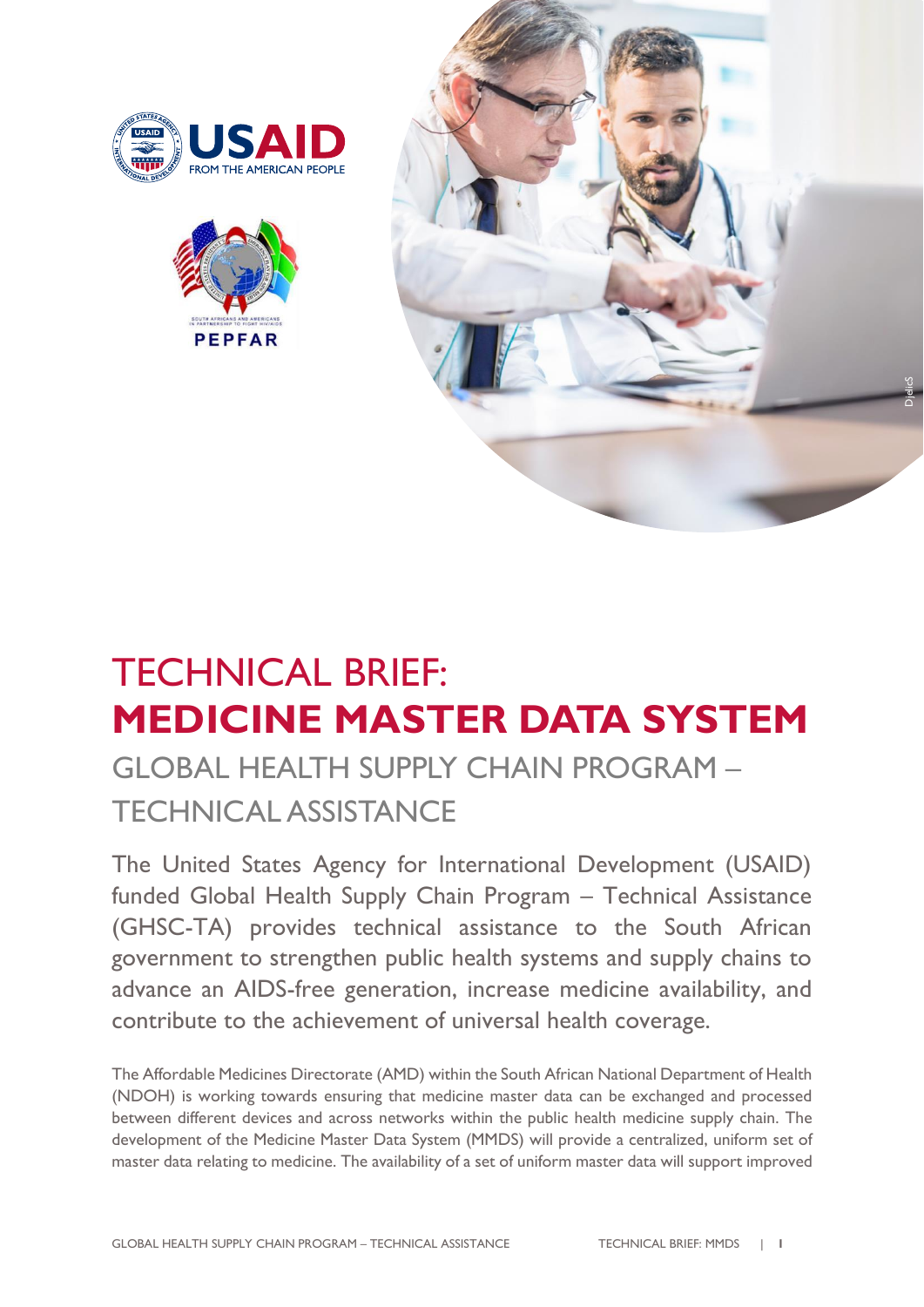efficiencies at all levels of the health care system and facilitate visibility via the National Surveillance Center (NSC), ultimately contributing to improvements in medicine availability.

#### **OBJECTIVES**

Health establishments in South Africa have historically faced challenges around internet connectivity. Limited internet access has prevented the use of centralized systems such as cloud-based solutions and internet applications for the management and sharing of medicine master data, hindering visibility of medicine availability at the national and provincial level. Although many public health care facilities now have access to information technology systems, they are often configured independently of each other, resulting in data relating to the same medicine being described and recorded differently on different systems and in different facilities (even when the same system is used). This situation makes data comparison and analytics across the supply chain challenging, thereby negatively impacting visibility of medicine availability and medicine usage.

Reduced visibility of medicine availability and use has contributed to inefficient stock monitoring and poor demand and supply planning, with often sub-optimal medicine procurement and management processes in place across the supply chain.

The AMD is developing the MMDS to centralize the management of medicine master data in South Africa into a central pool. The goal is for information systems to read medicine master data from this pool via system interfaces (connectivity permitting) to achieve seamless interoperability across systems, so that the central data pool informs the various inventory management, dispensing, and reporting processes.

Furthermore, the lack of clean, centralized data means that there is limited transparency regarding which medicines are available and used in the different provinces. A formulary tool is being developed within the MMDS to address challenges related to the development and management of the formularies used by Pharmaceutical and Therapeutics Committees (PTCs) to describe which medicines should be available for the treatment of patients, aiming to improve oversight of medicine use. Procurement systems will ultimately reference formularies when making buying decisions, leading to improved procurement processes.



The current manual spreadsheet-based national Master Procurement Catalogue (MPC), which the MMDS replaces, includes information on medicines for which a national transversal contract has been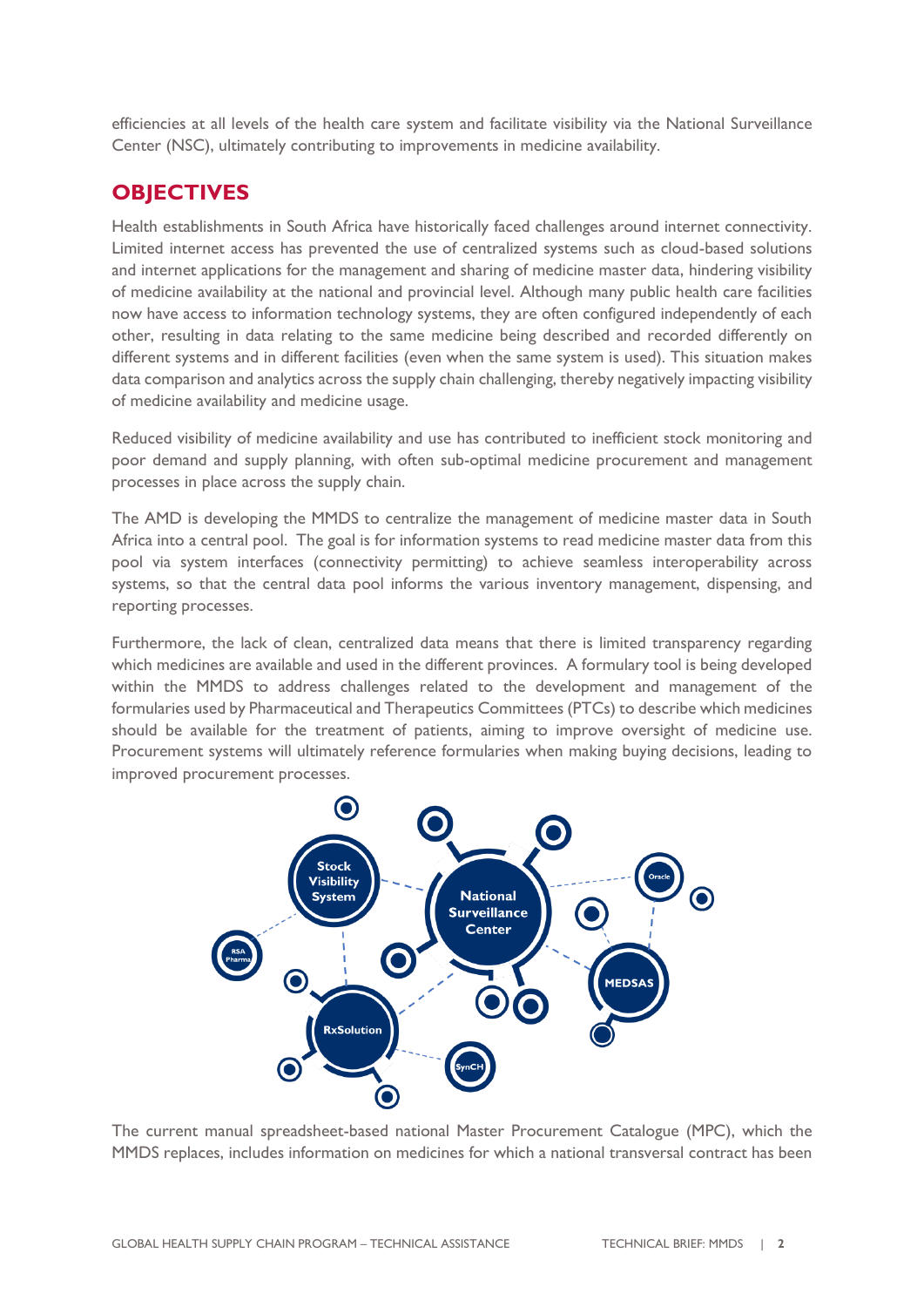awarded, but does not hold data on products procured off-contract at a provincial level. The MMDS will extend the specification of medicines to include all medicines used in the public health system.

By improving the capacity for data comparison and analytics, the MMDS will support improved data analysis for the purposes of demand and supply planning in the supply chain, as well as better forecasting for budgeting purposes in the financial arena.

# **APPROACH AND KEY ACTIVITIES**

GHSC-TA is working with the AMD to support the development and implementation of the MMDS. The program provides input into the design and technical specifications for each module and assists with user acceptance testing and the creation of policies and standard operating procedures to guide effective implementation and use of the system.

The MMDS will consist of:

- Medicine Data and Contract Data: List of all medicines that are procured in the public health sector through a national transversal or provincial contract or on a quotation basis. Where contracts exist, the system will provide the details required by provincial buyers to draw down on the contract. This will replace the MPC as the master list of all medicines used in the public sector.
- The Formulary Management Tool and related Location Master Tool: Will support the development, management, and use of standard formularies for all provinces, districts, subdistricts, and public health facilities. These formularies inform which medicines should be stocked by hospitals and clinics, aiding the management of medicine supply and ultimately medicine use.

As of September 2019, the medicine and contract data components had been successfully developed and GHSC-TA was assisting with the upload and quality checking of legacy MPC data. The Formulary Tool was in the design phase. The entire MMDS system will be completely developed, with data loaded and checked for quality, by mid-2021. It will be managed by AMD and will be interoperable with other electronic systems via an application programming interface.



## **EXPECTED OUTCOMES**

GHSC-TA's MMDS technical assistance will result in the following improvements, strengthening the health supply chain in South Africa:

- The establishment of a centralized medicine master data system with a relatively static collection of identical master data available at national, provincial, district, and facility levels, enabling data integrity and consistency.
- Improved opportunities for integration and system interoperability across medicine